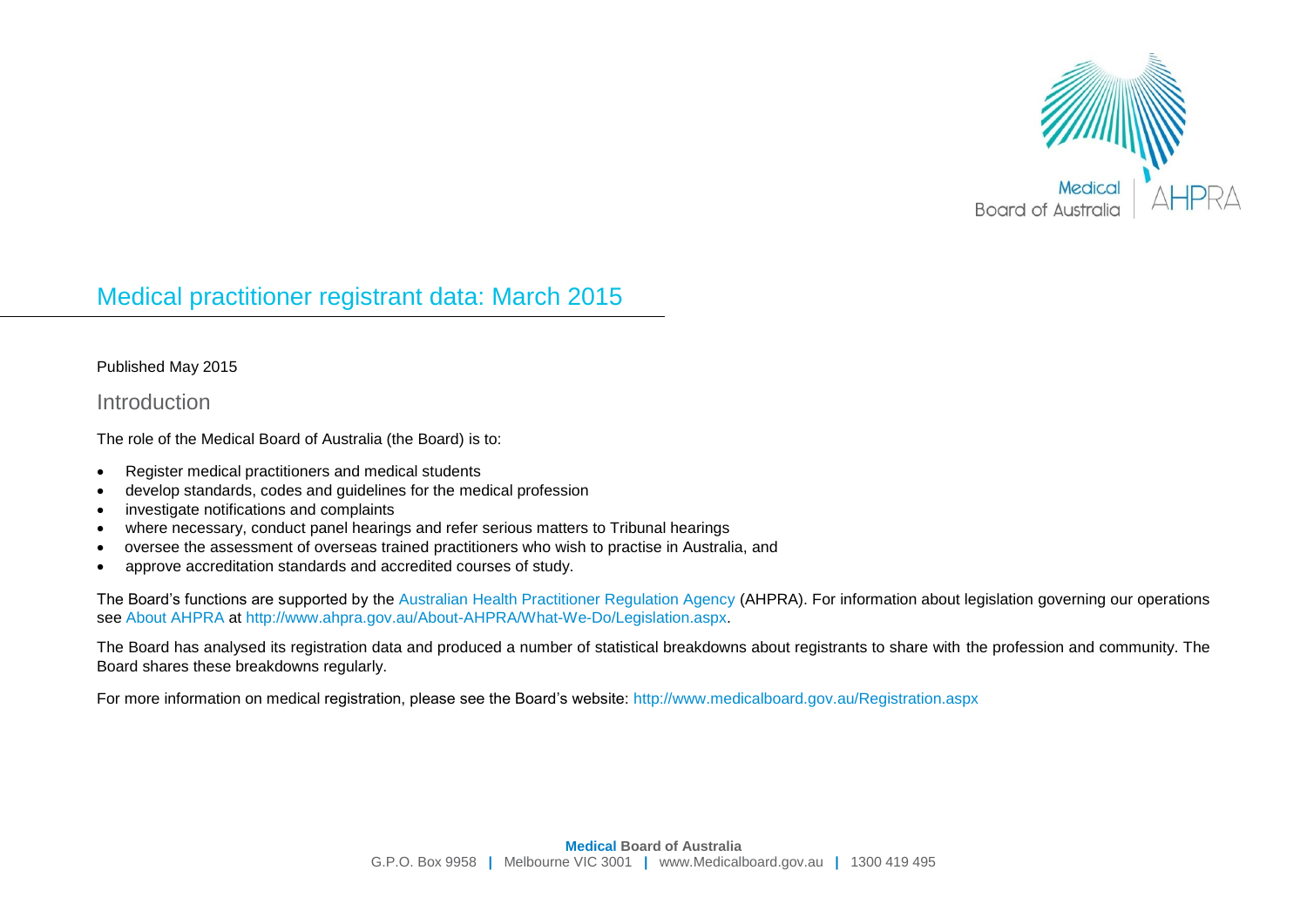# Contents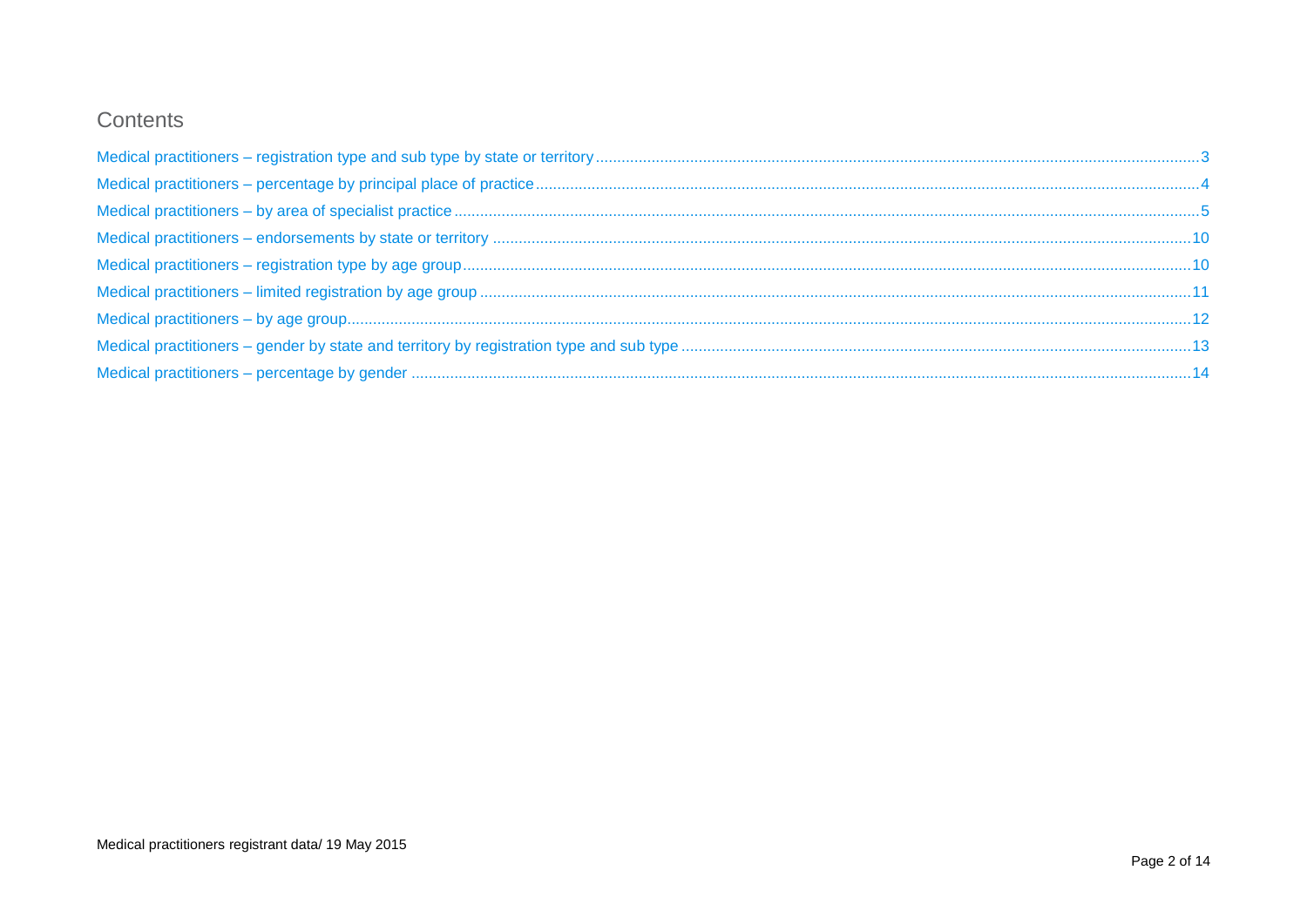# <span id="page-2-0"></span>**Medical practitioners – registration type and sub type by state or territory**

| <b>Medical practitioners</b>     |                                                 |            |            |                |                |           | <b>Principal place of practice</b> |                         |           |                |                |
|----------------------------------|-------------------------------------------------|------------|------------|----------------|----------------|-----------|------------------------------------|-------------------------|-----------|----------------|----------------|
| <b>Registration type</b>         | <b>Registration sub type</b>                    | <b>ACT</b> | <b>NSW</b> | <b>NT</b>      | <b>QLD</b>     | <b>SA</b> | <b>TAS</b>                         | <b>VIC</b>              | <b>WA</b> | No PPP         | <b>Total</b>   |
| General                          |                                                 | 723        | 11,148     | 474            | 6,968          | 2,490     | 650                                | 8,120                   | 3,478     | 684            | 34,735         |
| General (Teaching and Assessing) |                                                 | 1          | 12         |                | 10             | 4         |                                    | 9                       | 4         |                | 40             |
| <b>General and Specialist</b>    |                                                 | 889        | 16,133     | 371            | 8,954          | 3,927     | 1,089                              | 12,674                  | 4,270     | 585            | 48,892         |
| Specialist                       |                                                 | 147        | 1,873      | 111            | 2,032          | 546       | 211                                | 1,655                   | 1,231     | 382            | 8,188          |
| Provisional                      |                                                 | 112        | 1,342      | 66             | 1,093          | 331       | 106                                | 1,073                   | 510       | 23             | 4,656          |
|                                  | Area of need                                    | 21         | 117        | 61             | 219            | 86        | 56                                 | 384                     | 329       | $\overline{2}$ | 1,275          |
| Limited                          | Postgraduate training or<br>supervised practice | 43         | 852        | 15             | 325            | 225       | 43                                 | 582                     | 155       | 14             | 2,254          |
|                                  | Public interest                                 |            |            | $\overline{2}$ | $\overline{2}$ |           |                                    |                         |           |                | $\overline{7}$ |
|                                  | Teaching or research                            |            | 8          |                | 3              | 3         |                                    | $\overline{\mathbf{4}}$ | 6         |                | 25             |
| Non-practising                   |                                                 | 36         | 690        | 5              | 253            | 124       | 52                                 | 507                     | 225       | 789            | 2,681          |
| <b>Total</b>                     |                                                 | 1,973      | 32,176     | 1,106          | 19,859         | 7,737     | 2,207                              | 25,008                  | 10,208    | 2,479          | 102,753        |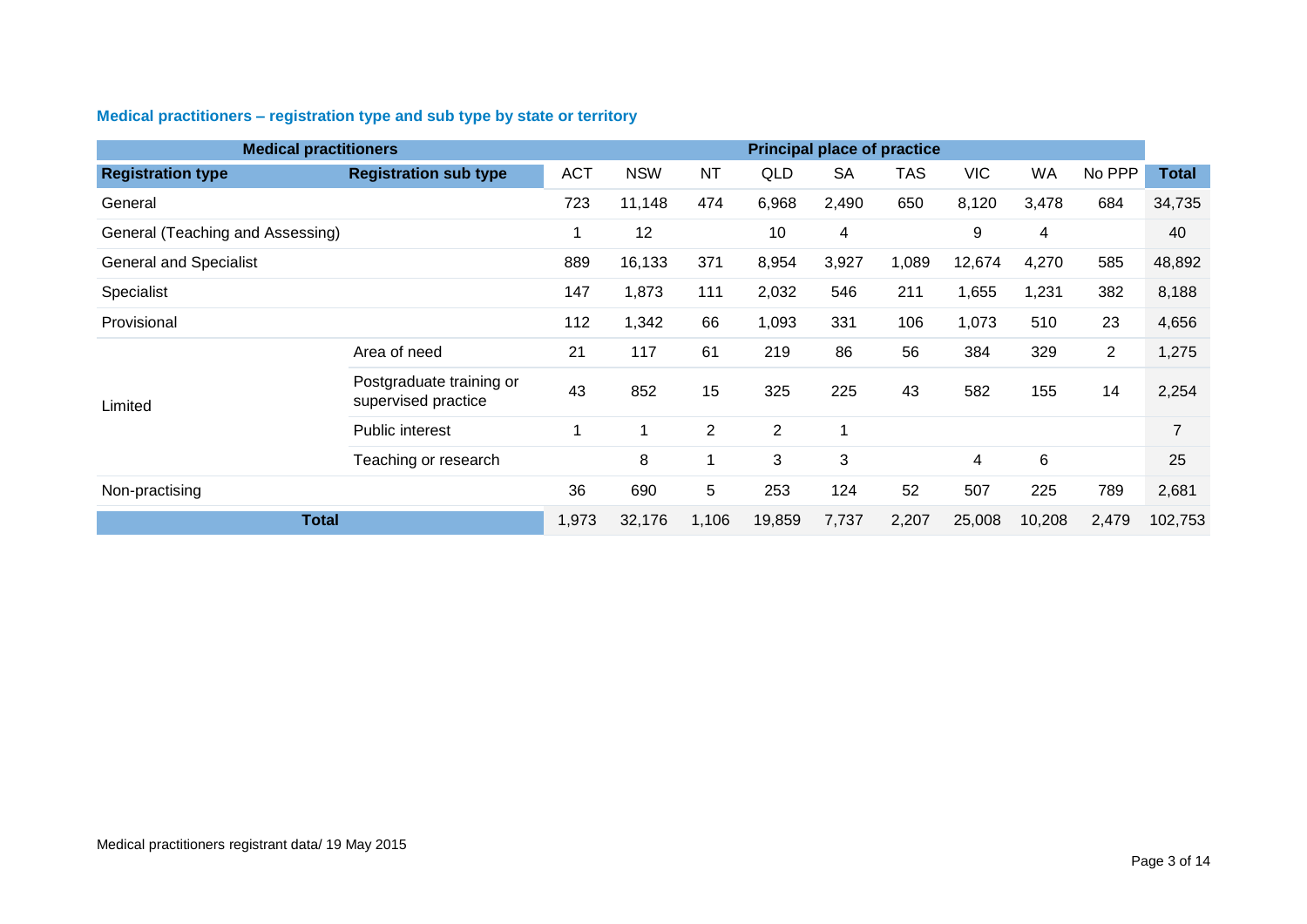#### <span id="page-3-0"></span>**Medical practitioners – percentage by principal place of practice**



● ACT ● NSW ● NT ● QLD ● SA ● TAS ● VIC ● WA ● No PPP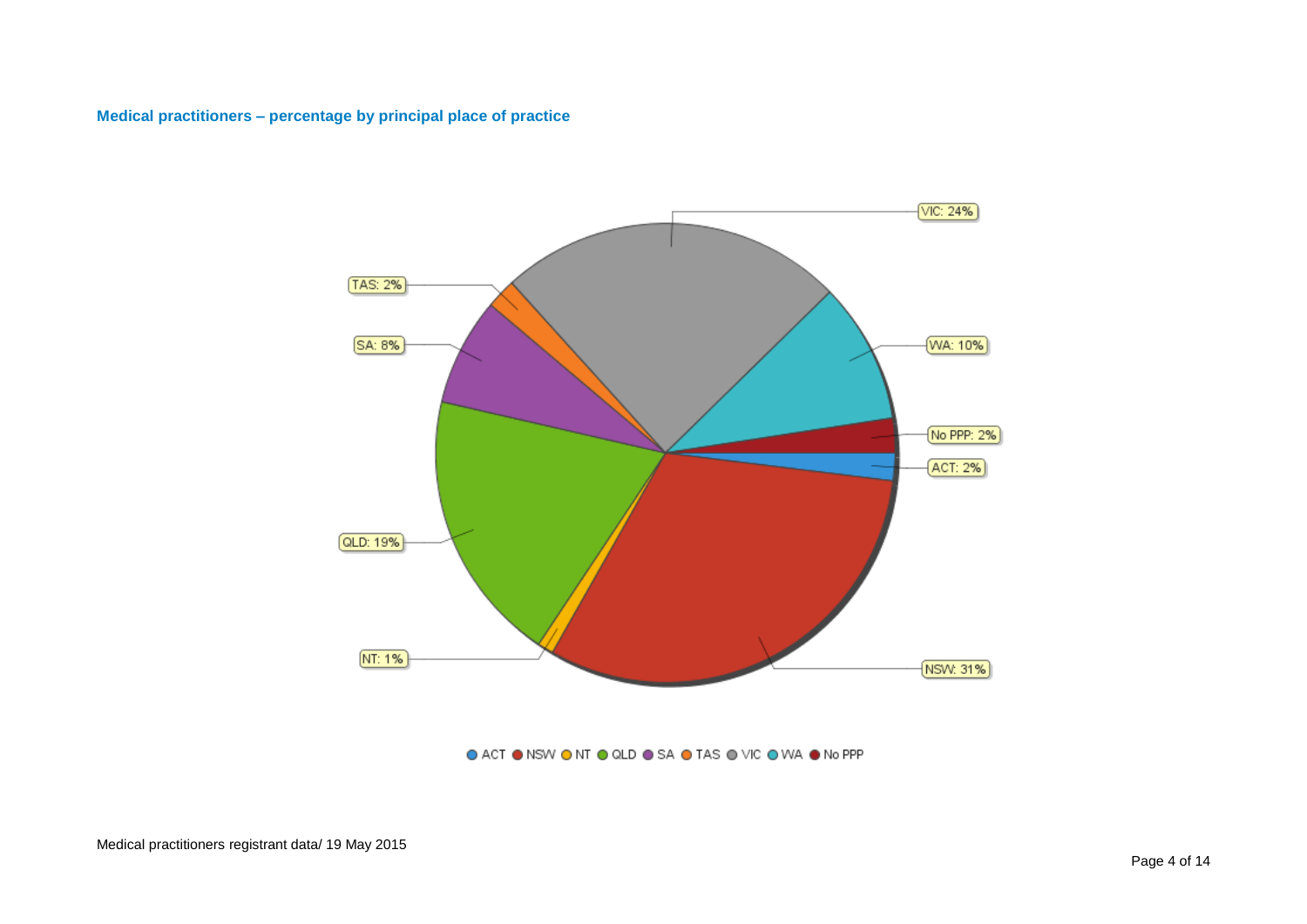# <span id="page-4-0"></span>**Medical practitioners – by area of specialist practice**

| <b>Medical practitioners</b><br><b>Principal place of practice</b> |                                               |                |            |                |                |           |                |                |                |                |                |
|--------------------------------------------------------------------|-----------------------------------------------|----------------|------------|----------------|----------------|-----------|----------------|----------------|----------------|----------------|----------------|
| <b>Specialty name</b>                                              | <b>Field of specialty practice</b>            | <b>ACT</b>     | <b>NSW</b> | <b>NT</b>      | QLD            | <b>SA</b> | <b>TAS</b>     | <b>VIC</b>     | <b>WA</b>      | No PPP         | <b>Total</b>   |
| Addiction medicine                                                 |                                               | $\overline{2}$ | 65         | $\mathbf{1}$   | 25             | 15        | 8              | 32             | 13             | $\overline{4}$ | 165            |
| Anaesthesia                                                        |                                               | 74             | 1,385      | 36             | 910            | 360       | 118            | 1,105          | 490            | 117            | 4,595          |
| Dermatology                                                        |                                               | 6              | 188        | $\mathbf{1}$   | 83             | 41        | $\overline{7}$ | 130            | 44             | 6              | 506            |
| Emergency medicine                                                 |                                               | 34             | 397        | 31             | 372            | 104       | 46             | 414            | 203            | 56             | 1,657          |
| General practice                                                   |                                               | 406            | 7,475      | 229            | 4,916          | 1,888     | 618            | 5,709          | 2,412          | 196            | 23,849         |
| Intensive care medicine                                            | Paediatric intensive care<br>medicine         |                |            |                |                |           |                | $\overline{2}$ |                |                | $\overline{2}$ |
|                                                                    | No sub-specialty declared                     | 19             | 242        | 8              | 171            | 67        | 15             | 182            | 75             | 29             | 808            |
| Sub Total                                                          |                                               | 19             | 242        | 8              | 171            | 67        | 15             | 184            | 75             | 29             | 810            |
| Medical administration                                             |                                               | 14             | 105        | $\overline{7}$ | 80             | 16        | 3              | 66             | 30             | 8              | 329            |
|                                                                    | Gynaecological oncology                       |                | 15         |                | 9              | 4         | $\mathbf 1$    | 12             | $\overline{2}$ |                | 43             |
|                                                                    | Maternal-fetal medicine                       |                | 13         | 1              | 8              | 3         |                | 9              | 5              | 1              | 40             |
| Obstetrics and gynaecology                                         | Obstetrics and gynaecological<br>ultrasound   |                | 13         | 1              | $\overline{5}$ | 3         |                | 51             | 3              | $\overline{2}$ | 78             |
|                                                                    | Reproductive endocrinology<br>and infertility |                | 27         |                | $\mathbf{3}$   | 6         | 1              | 14             | $\overline{2}$ |                | 53             |
|                                                                    | Urogynaecology                                | $\mathbf 1$    | 10         |                | 6              | 1         |                | $\overline{7}$ | 4              |                | 29             |
|                                                                    | No sub-specialty declared                     | 28             | 470        | 13             | 335            | 123       | 40             | 405            | 146            | 41             | 1,601          |
| Sub Total                                                          |                                               | 29             | 548        | 15             | 366            | 140       | 42             | 498            | 162            | 44             | 1,844          |
| Occupational and<br>environmental medicine                         |                                               | 15             | 89         | $\overline{2}$ | 42             | 31        | $\overline{7}$ | 65             | 41             | 9              | 301            |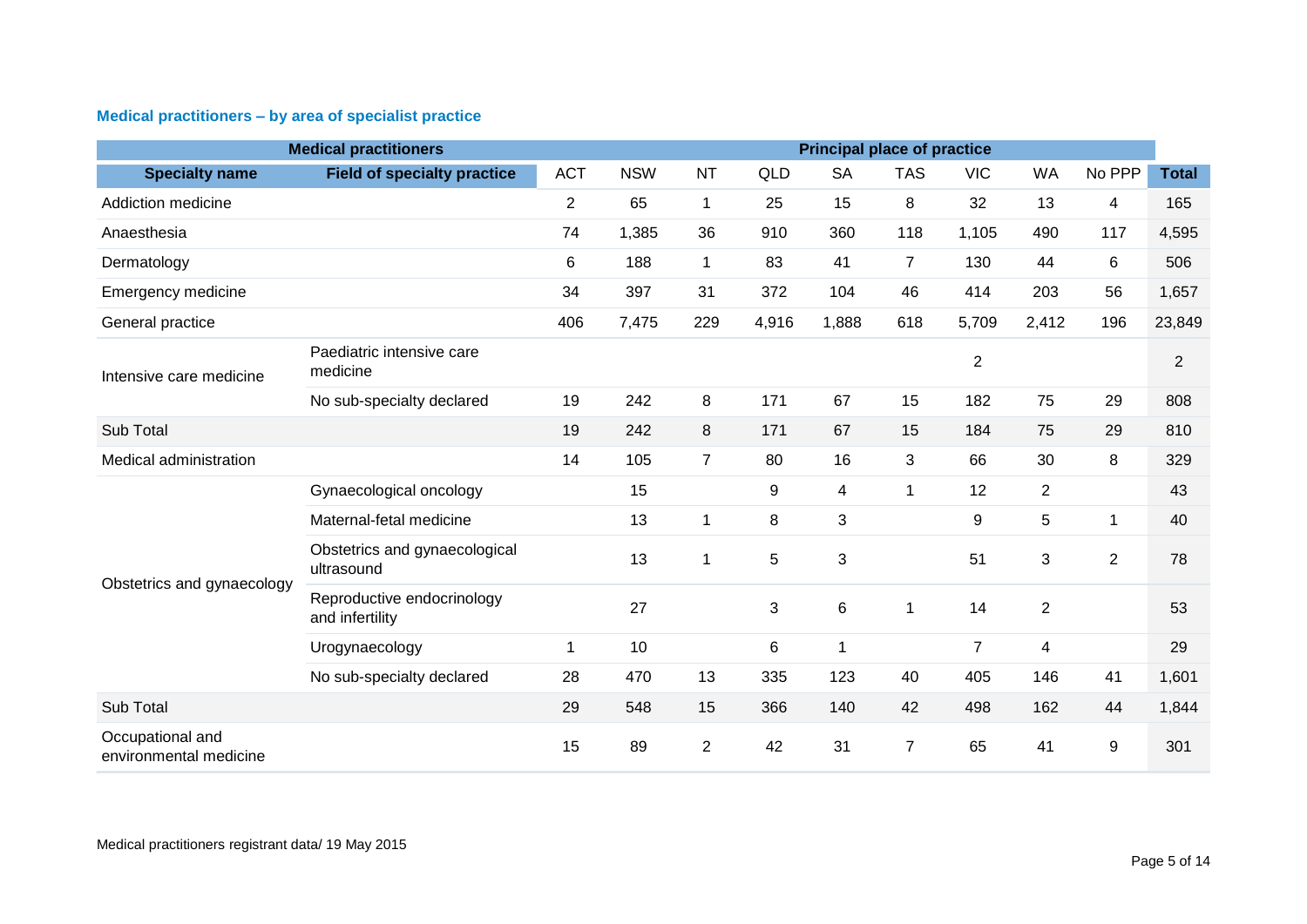|                              | <b>Medical practitioners</b>                  |                |                |              |                |                          | <b>Principal place of practice</b> |                  |                |                |                |
|------------------------------|-----------------------------------------------|----------------|----------------|--------------|----------------|--------------------------|------------------------------------|------------------|----------------|----------------|----------------|
| <b>Specialty name</b>        | <b>Field of specialty practice</b>            | <b>ACT</b>     | <b>NSW</b>     | <b>NT</b>    | QLD            | <b>SA</b>                | <b>TAS</b>                         | <b>VIC</b>       | <b>WA</b>      | No PPP         | <b>Total</b>   |
| Ophthalmology                |                                               | 13             | 361            | 5            | 160            | 69                       | 19                                 | 235              | 79             | 12             | 953            |
|                              | Clinical genetics                             |                | 16             |              | $\mathbf{3}$   |                          |                                    | 5                | $\mathbf{1}$   |                | 25             |
|                              | Community child health                        | 1              | 18             |              | 10             | $\overline{2}$           |                                    | $\boldsymbol{9}$ | $\mathbf{1}$   | 1              | 42             |
|                              | General paediatrics                           | 29             | 594            | 21           | 320            | 126                      | 29                                 | 448              | 176            | 30             | 1,773          |
|                              | Neonatal and perinatal<br>medicine            | $\overline{7}$ | 44             | $\mathbf{1}$ | 27             | 11                       | $\overline{2}$                     | 39               | 24             | 5              | 160            |
|                              | Paediatric cardiology                         |                | 6              | $\mathbf{1}$ | 8              |                          |                                    | 10               | $\overline{4}$ | $\mathbf{1}$   | 30             |
|                              | Paediatric clinical pharmacology              |                | $\mathbf 1$    |              |                |                          |                                    |                  |                |                | $\mathbf{1}$   |
|                              | Paediatric emergency medicine                 |                | 8              |              | 12             | $\sqrt{5}$               |                                    | 9                | $\overline{7}$ | $\overline{2}$ | 43             |
|                              | Paediatric endocrinology                      |                | 12             |              | $\overline{7}$ | $\overline{2}$           |                                    | 3                | $\overline{2}$ |                | 26             |
| Paediatrics and child health | Paediatric gastroenterology and<br>hepatology |                | $\,6$          |              | $\mathbf{3}$   | $\mathbf{1}$             |                                    | 6                | 4              | 3              | 23             |
|                              | Paediatric haematology                        |                | 5              |              | $\mathbf{1}$   |                          |                                    | $\overline{2}$   | $\mathbf{1}$   |                | 9              |
|                              | Paediatric immunology and<br>allergy          | 1              | 5              |              | $\overline{2}$ | $\overline{\mathcal{A}}$ |                                    | 5                |                |                | 17             |
|                              | Paediatric infectious diseases                |                | 5              | $\mathbf{1}$ | 3              | $\mathbf{1}$             |                                    | 6                |                |                | 16             |
|                              | Paediatric intensive care<br>medicine         |                | 4              |              | $\mathbf 1$    |                          |                                    |                  |                |                | 5              |
|                              | Paediatric medical oncology                   |                | $\overline{7}$ |              | $\overline{5}$ | $\mathbf{1}$             |                                    | 8                | $\overline{2}$ | $\mathbf{1}$   | 24             |
|                              | Paediatric nephrology                         |                | 5              |              |                | 1                        |                                    | $\mathbf{1}$     | $\mathbf{1}$   |                | 8              |
|                              | Paediatric neurology                          |                | 14             |              | $\overline{4}$ | 1                        | 1                                  | $\,6$            | $\mathbf{1}$   | 4              | 31             |
|                              | Paediatric palliative medicine                |                | $\mathbf{1}$   |              | $\mathbf 1$    |                          |                                    |                  |                |                | $\overline{2}$ |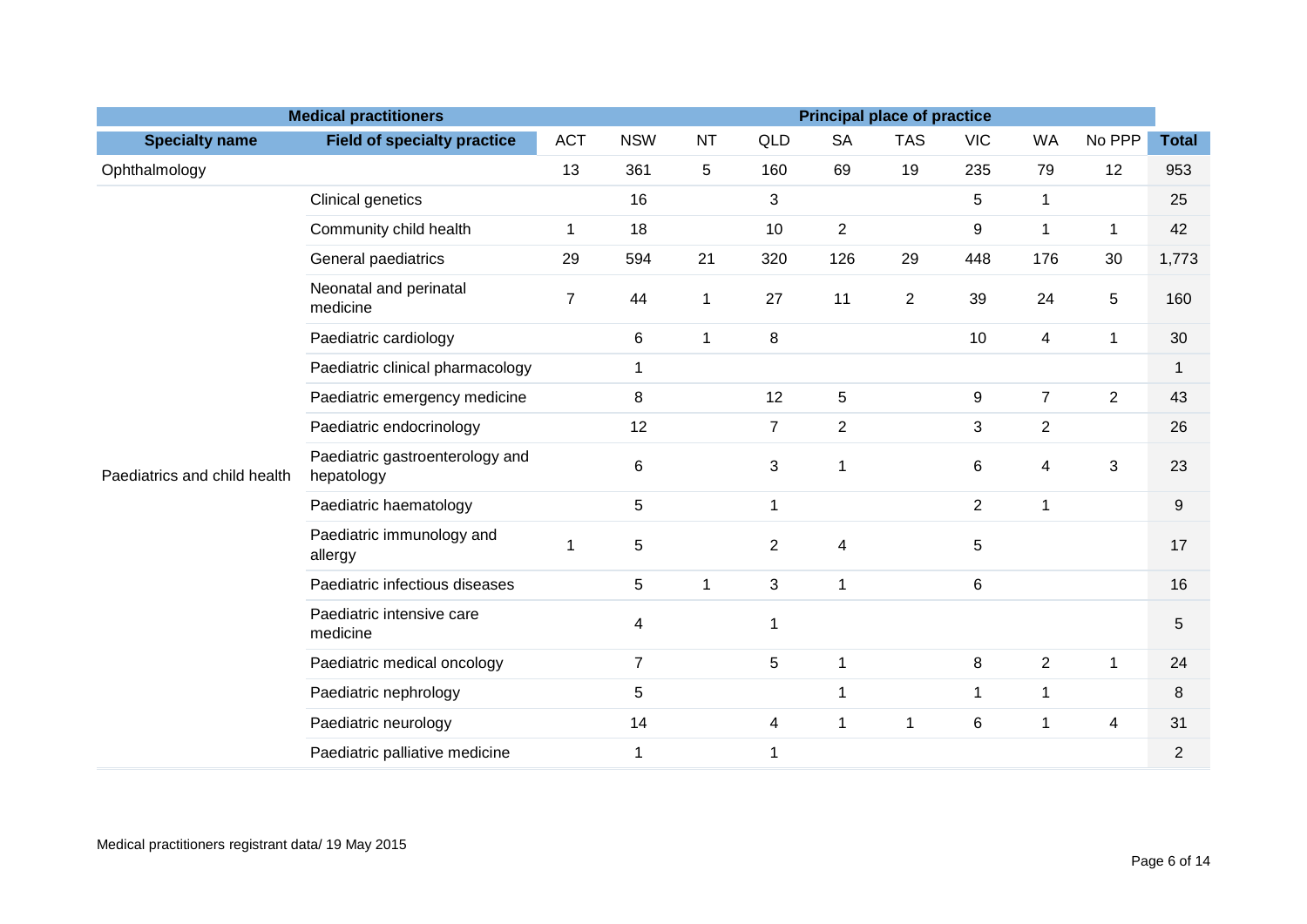| <b>Medical practitioners</b><br><b>Principal place of practice</b> |                                                   |                |            |                |                |                  |                         |            |                |                |              |
|--------------------------------------------------------------------|---------------------------------------------------|----------------|------------|----------------|----------------|------------------|-------------------------|------------|----------------|----------------|--------------|
| <b>Specialty name</b>                                              | <b>Field of specialty practice</b>                | <b>ACT</b>     | <b>NSW</b> | <b>NT</b>      | QLD            | <b>SA</b>        | <b>TAS</b>              | <b>VIC</b> | <b>WA</b>      | No PPP         | <b>Total</b> |
|                                                                    | Paediatric rehabilitation<br>medicine             |                | 5          |                |                | $\mathbf{1}$     |                         |            |                |                | 6            |
|                                                                    | Paediatric respiratory and sleep<br>medicine      |                | 10         |                | $\overline{5}$ | $\mathbf{1}$     |                         | 4          | 4              |                | 24           |
|                                                                    | Paediatric rheumatology                           |                | 3          |                | $\overline{2}$ | $\mathbf{1}$     |                         | 3          | 3              |                | 12           |
|                                                                    | No sub-specialty declared                         | $\mathbf{1}$   | 28         | 6              | 13             | 12               | 5                       | 43         | 23             | 12             | 143          |
| Sub Total                                                          |                                                   | 39             | 797        | 30             | 427            | 170              | 37                      | 607        | 254            | 59             | 2,420        |
| Pain medicine                                                      |                                                   | 3              | 83         |                | 52             | 28               | $\boldsymbol{9}$        | 45         | 29             | 4              | 253          |
| Palliative medicine                                                |                                                   | 6              | 102        | $\mathfrak{S}$ | 48             | 24               | 13                      | 61         | 28             | $\bf 8$        | 293          |
|                                                                    | Anatomical pathology (including<br>cytopathology) | 18             | 292        | 3              | 164            | 64               | 18                      | 199        | 96             | 11             | 865          |
|                                                                    | Chemical pathology                                | $\overline{2}$ | 27         |                | 12             | 8                | $\overline{2}$          | 19         | 16             | $\overline{4}$ | 90           |
|                                                                    | Forensic pathology                                |                | 11         | $\mathbf{1}$   | 11             | 5                | 3                       | 11         | 5              |                | 47           |
| Pathology                                                          | General pathology                                 | $\overline{2}$ | 64         | $\mathbf{1}$   | 22             | $\,8\,$          | $\overline{\mathbf{4}}$ | 23         | $\overline{7}$ | $\mathfrak{S}$ | 134          |
|                                                                    | Haematology                                       | 11             | 163        | $\overline{2}$ | 86             | 38               | 13                      | 126        | 37             | 8              | 484          |
|                                                                    | Immunology                                        | 6              | 45         |                | 12             | 12               | $\mathbf{1}$            | 21         | 17             |                | 114          |
|                                                                    | Microbiology                                      | 6              | 82         | $\mathbf{1}$   | 37             | 14               | $\overline{4}$          | 41         | 34             | 3              | 222          |
|                                                                    | No sub-specialty declared                         | 3              | 12         |                | $\overline{7}$ | $\mathbf{1}$     |                         | 3          | 9              | $\overline{4}$ | 39           |
| Sub Total                                                          |                                                   | 48             | 696        | 8              | 351            | 150              | 45                      | 443        | 221            | 33             | 1,995        |
|                                                                    | Cardiology                                        | 20             | 404        | 6              | 247            | 113              | 17                      | 324        | 83             | 29             | 1,243        |
| Physician                                                          | Clinical genetics                                 |                | 33         |                | $\overline{7}$ | 8                |                         | 18         | 5              |                | 71           |
|                                                                    | Clinical pharmacology                             |                | 14         |                | 10             | $\boldsymbol{9}$ |                         | 11         | 5              | 3              | 52           |
|                                                                    | Endocrinology                                     | 11             | 208        | 6              | 117            | 34               | 11                      | 191        | 46             | $\overline{2}$ | 626          |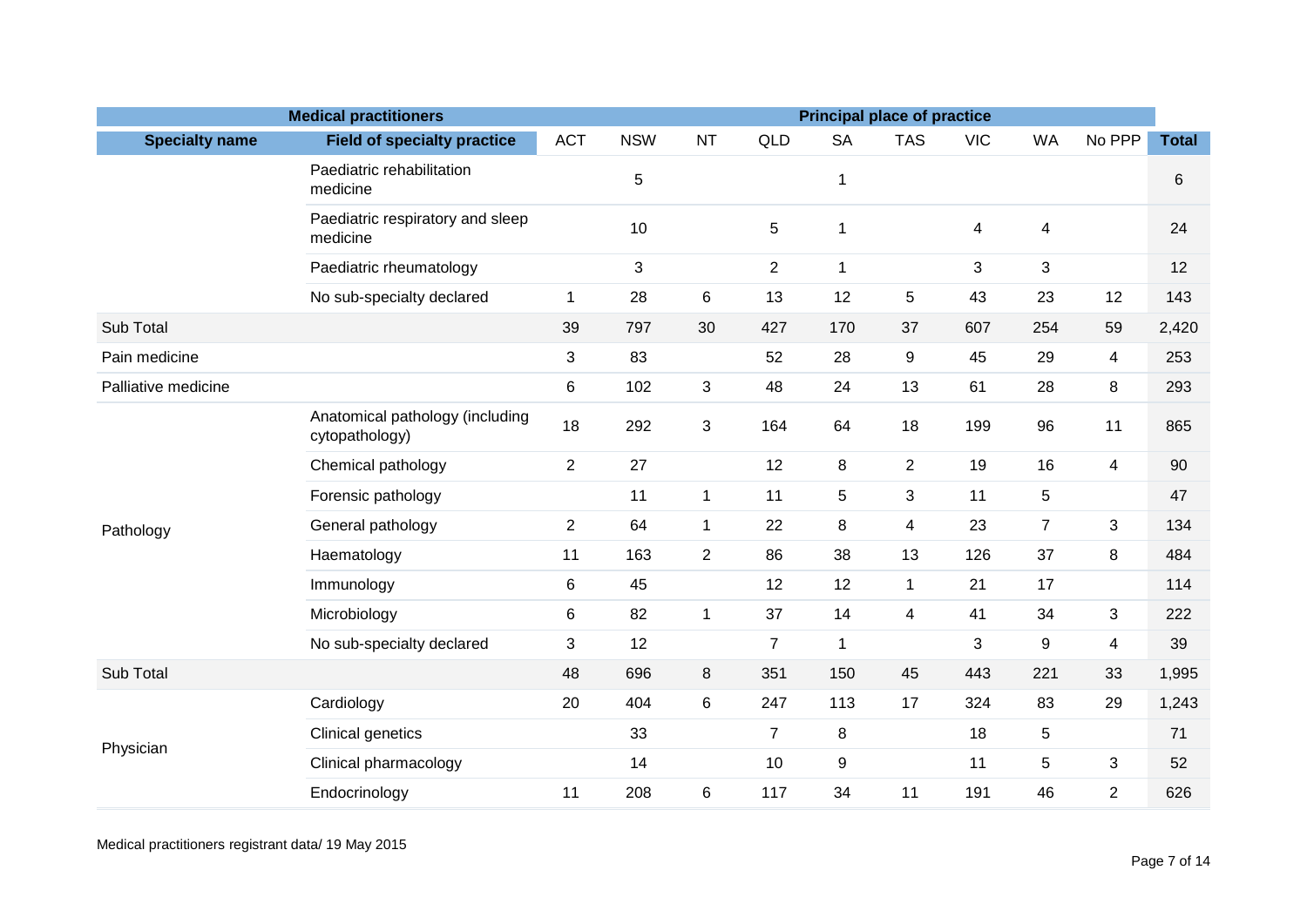|                           | <b>Medical practitioners</b>       |                |             |                |       |                | <b>Principal place of practice</b> |            |           |                                                                                                                                                                                                                                                                                                 |              |  |  |  |  |
|---------------------------|------------------------------------|----------------|-------------|----------------|-------|----------------|------------------------------------|------------|-----------|-------------------------------------------------------------------------------------------------------------------------------------------------------------------------------------------------------------------------------------------------------------------------------------------------|--------------|--|--|--|--|
| <b>Specialty name</b>     | <b>Field of specialty practice</b> | <b>ACT</b>     | <b>NSW</b>  | <b>NT</b>      | QLD   | <b>SA</b>      | <b>TAS</b>                         | <b>VIC</b> | <b>WA</b> | No PPP                                                                                                                                                                                                                                                                                          | <b>Total</b> |  |  |  |  |
|                           | Gastroenterology and<br>hepatology | 22             | 249         | 3              | 140   | 65             | 14                                 | 228        | 62        | 15<br>40<br>67<br>$\overline{7}$<br>34<br>14<br>22<br>$\overline{2}$<br>31<br>9<br>39<br>6<br>39<br>14<br>43<br>9<br>20<br>$\overline{c}$<br>59<br>$\overline{7}$<br>30<br>$\overline{7}$<br>61<br>14<br>180<br>63<br>41<br>10<br>21<br>$\overline{7}$<br>83<br>9<br>$\overline{2}$<br>22<br>13 | 798          |  |  |  |  |
|                           | General medicine                   | 31             | 397         | 13             | 338   | 244            | 35                                 | 531        | 131       |                                                                                                                                                                                                                                                                                                 | 1,760        |  |  |  |  |
|                           | Geriatric medicine                 | 8              | 200         | $\overline{2}$ | 79    | 50             | 10                                 | 179        |           |                                                                                                                                                                                                                                                                                                 | 602          |  |  |  |  |
|                           | Haematology                        | 9              | 167         | $\overline{2}$ | 88    | 36             | 11                                 | 145        |           |                                                                                                                                                                                                                                                                                                 | 506          |  |  |  |  |
|                           | Immunology and allergy             | $\overline{7}$ | 59          | $\overline{2}$ | 15    | 13             | $\mathbf 1$                        | 30         |           |                                                                                                                                                                                                                                                                                                 | 151          |  |  |  |  |
|                           | Infectious diseases                | 8              | 95          | 11             | 51    | 26             | 8                                  | 146        |           |                                                                                                                                                                                                                                                                                                 | 385          |  |  |  |  |
|                           | Medical oncology                   | 10             | 163         | $\overline{2}$ | 95    | 43             | 10                                 | 211        |           |                                                                                                                                                                                                                                                                                                 | 579          |  |  |  |  |
|                           | Nephrology                         | 11             | 158         | 10             | 77    | 27             | 11                                 | 151        |           |                                                                                                                                                                                                                                                                                                 | 498          |  |  |  |  |
|                           | Neurology                          | 9              | 200         | $\mathbf 1$    | 70    | 35             | 6                                  | 170        |           |                                                                                                                                                                                                                                                                                                 | 543          |  |  |  |  |
|                           | Nuclear medicine                   | 8              | 101         |                | 34    | 26             | 6                                  | 59         |           |                                                                                                                                                                                                                                                                                                 | 256          |  |  |  |  |
|                           | Respiratory and sleep medicine     | $9\,$          | 196         | 5              | 123   | 55             | 12                                 | 164        |           |                                                                                                                                                                                                                                                                                                 | 630          |  |  |  |  |
|                           | Rheumatology                       | 8              | 111         | $\mathbf{1}$   | 46    | 37             | $\overline{7}$                     | 102        |           |                                                                                                                                                                                                                                                                                                 | 349          |  |  |  |  |
|                           | No sub-specialty declared          | 6              | 138         | $\overline{4}$ | 27    | $\overline{7}$ | 9                                  | 46         |           |                                                                                                                                                                                                                                                                                                 | 312          |  |  |  |  |
| Sub Total                 |                                    | 177            | 2,893       | 68             | 1,564 | 828            | 168                                | 2,706      | 777       |                                                                                                                                                                                                                                                                                                 | 9,361        |  |  |  |  |
| Psychiatry                |                                    | 55             | 1,032       | 14             | 633   | 287            | 63                                 | 959        | 292       |                                                                                                                                                                                                                                                                                                 | 3,398        |  |  |  |  |
| Public health medicine    |                                    | 28             | 136         | 23             | 77    | 29             | 11                                 | 77         |           |                                                                                                                                                                                                                                                                                                 | 432          |  |  |  |  |
| <b>Radiation Oncology</b> |                                    | 12             | 122         | $\overline{2}$ | 69    | 21             | 8                                  | 100        |           |                                                                                                                                                                                                                                                                                                 | 362          |  |  |  |  |
| Radiology                 | Diagnostic radiology               | 39             | 583         | $\overline{2}$ | 366   | 156            | 40                                 | 467        | 204       |                                                                                                                                                                                                                                                                                                 | 1,940        |  |  |  |  |
|                           | Diagnostic ultrasound              |                | $\mathbf 1$ |                |       |                |                                    | 3          |           |                                                                                                                                                                                                                                                                                                 | 4            |  |  |  |  |
|                           | Nuclear medicine                   | $\overline{4}$ | 39          |                | 51    | 11             | $\overline{4}$                     | 65         |           |                                                                                                                                                                                                                                                                                                 | 185          |  |  |  |  |
|                           | No sub-specialty declared          | 5              | 42          |                | 12    | 4              | 3                                  | 36         |           |                                                                                                                                                                                                                                                                                                 | 137          |  |  |  |  |
| Sub Total                 |                                    | 48             | 665         | $\overline{2}$ | 429   | 171            | 47                                 | 571        | 235       | 98                                                                                                                                                                                                                                                                                              | 2,266        |  |  |  |  |

Medical practitioners registrant data/ 19 May 2015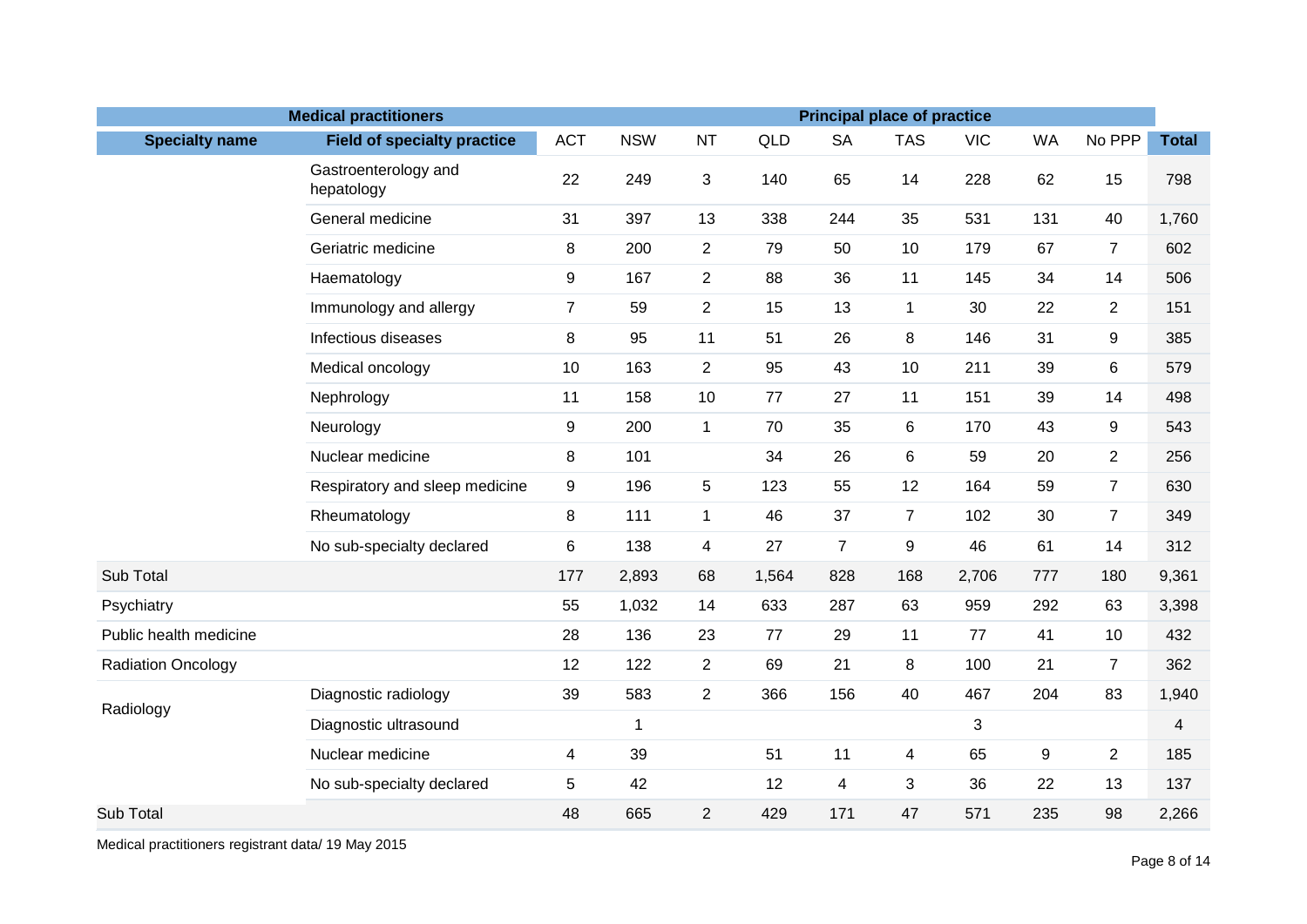|                             | <b>Medical practitioners</b>              |            |            |                |                |           | <b>Principal place of practice</b> |            |           |                |              |  |  |  |  |
|-----------------------------|-------------------------------------------|------------|------------|----------------|----------------|-----------|------------------------------------|------------|-----------|----------------|--------------|--|--|--|--|
| <b>Specialty name</b>       | <b>Field of specialty practice</b>        | <b>ACT</b> | <b>NSW</b> | <b>NT</b>      | QLD            | <b>SA</b> | <b>TAS</b>                         | <b>VIC</b> | <b>WA</b> | No PPP         | <b>Total</b> |  |  |  |  |
| Rehabilitation medicine     |                                           | 6          | 217        | 3              | 58             | 36        | 5                                  | 125        | 16        | 5              | 471          |  |  |  |  |
| Sexual health medicine      |                                           | 5          | 53         |                | 18             | 8         | 1                                  | 25         | 6         |                | 116          |  |  |  |  |
| Sport and exercise medicine |                                           | 10         | 41         | 1              | 12             | 4         | $\overline{2}$                     | 39         | 10        |                | 119          |  |  |  |  |
|                             | Cardio-thoracic surgery                   | 6          | 56         |                | 42             | 12        | 5                                  | 63         | 14        | 5              | 203          |  |  |  |  |
|                             | General surgery                           | 24         | 637        | 15             | 350            | 160       | 34                                 | 524        | 140       | 34             | 1,918        |  |  |  |  |
|                             | Neurosurgery                              | 6          | 78         |                | 43             | 15        | 6                                  | 65         | 20        | $\mathbf{1}$   | 234          |  |  |  |  |
|                             | Oral and maxillofacial surgery            | 4          | 23         | $\overline{2}$ | 30             | 11        | $\overline{2}$                     | 29         | 9         | 3              | 113          |  |  |  |  |
|                             | Orthopaedic surgery                       | 27         | 427        | 8              | 279            | 117       | 22                                 | 299        | 130       | 26             | 1,335        |  |  |  |  |
| Surgery                     | Otolaryngology - head and neck<br>surgery | 9          | 160        | 3              | 87             | 44        | 9                                  | 114        | 44        | 11             | 481          |  |  |  |  |
|                             | Paediatric surgery                        | 4          | 36         |                | 14             | 8         | $\overline{2}$                     | 28         | 8         | 3              | 103          |  |  |  |  |
|                             | Plastic surgery                           | 6          | 126        | 3              | 68             | 40        | 12                                 | 138        | 47        | 3              | 443          |  |  |  |  |
|                             | Urology                                   | 6          | 128        | $\mathbf{1}$   | 86             | 30        | 10                                 | 112        | 40        | $\overline{4}$ | 417          |  |  |  |  |
|                             | Vascular surgery                          | 3          | 74         |                | 41             | 16        | 6                                  | 61         | 17        | $\overline{2}$ | 220          |  |  |  |  |
| No sub-specialty declared   |                                           |            | 41         | $\mathbf{1}$   | $\overline{1}$ |           |                                    | 14         | 3         | $\overline{2}$ | 62           |  |  |  |  |
| Sub Total                   |                                           | 95         | 1,786      | 33             | 1,041          | 453       | 108                                | 1,447      | 472       | 94             | 5,529        |  |  |  |  |
| <b>Total</b>                | 1,144                                     | 19,478     | 522        | 11,904         | 4,940          | 1,400     | 15,643                             | 5,951      | 1,042     | 62,024         |              |  |  |  |  |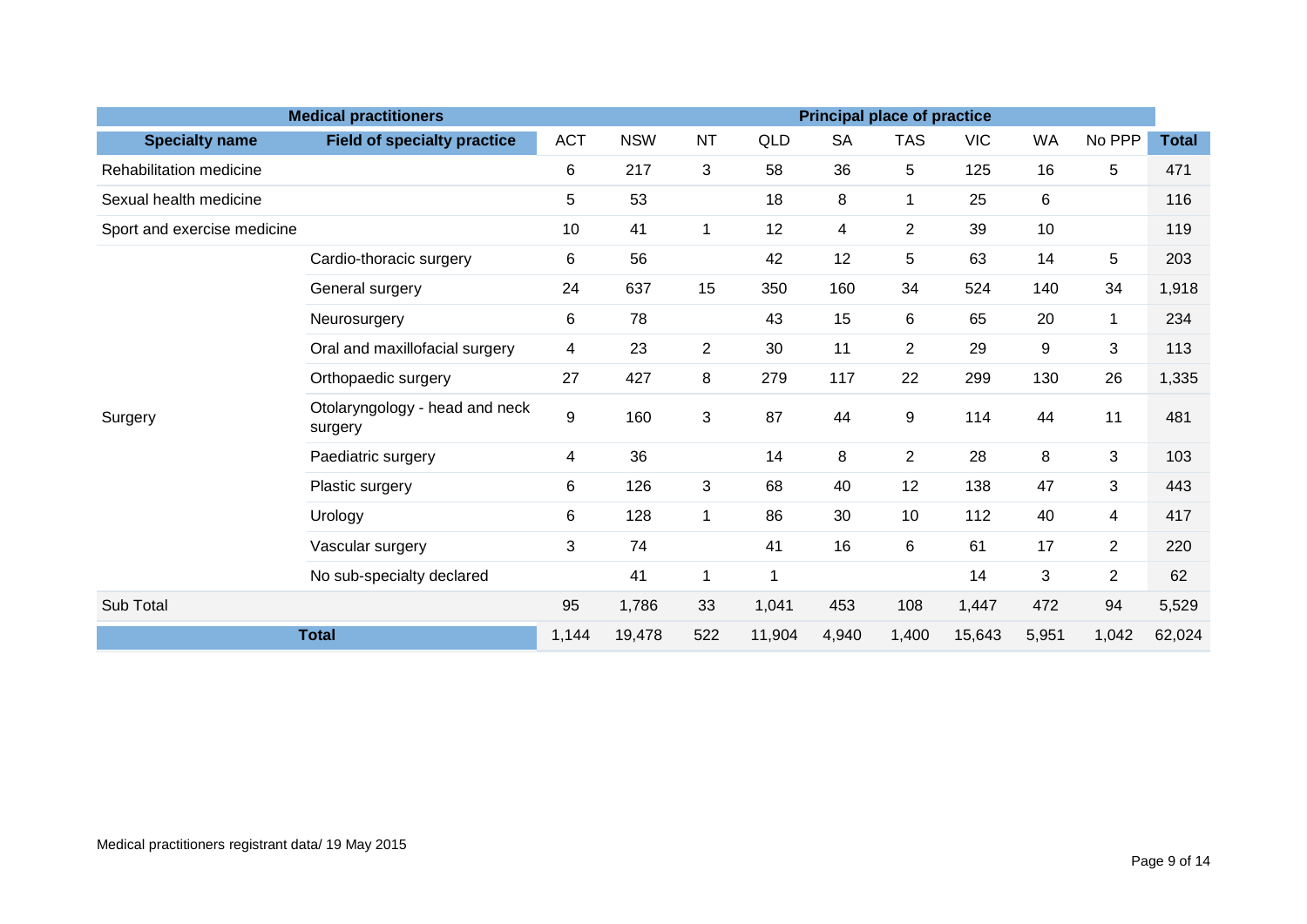# <span id="page-9-0"></span>**Medical practitioners – endorsements by state or territory**

| <b>Medical practitioners</b> |     |            |           |     |    | <b>Principal place of practice</b> |     |    |        |              |
|------------------------------|-----|------------|-----------|-----|----|------------------------------------|-----|----|--------|--------------|
| <b>Endorsement type</b>      | ACT | <b>NSW</b> | <b>NT</b> | QLD | SA | TAS                                | VIC | WA | No PPP | <b>Total</b> |
| Acupuncture                  |     | 90         |           | 68  | 23 |                                    | 230 | 30 |        | 456          |

#### <span id="page-9-1"></span>**Medical practitioners – registration type by age group**

| <b>Medical practitioners</b> |         |                                        |                           | <b>Registration type</b> |                |         |                |              |
|------------------------------|---------|----------------------------------------|---------------------------|--------------------------|----------------|---------|----------------|--------------|
| Age group                    | General | General<br>(Teaching and<br>Assessing) | General and<br>Specialist | Specialist               | Provisional    | Limited | Non-practising | <b>Total</b> |
| $U - 25$                     | 118     |                                        |                           |                          | 680            |         |                | 798          |
| $25 - 29$                    | 8,102   |                                        | 5                         | $\overline{c}$           | 2,491          | 414     | 42             | 11,056       |
| $30 - 34$                    | 10,795  |                                        | 1,097                     | 204                      | 829            | 692     | 162            | 13,779       |
| $35 - 39$                    | 6,188   | $\overline{2}$                         | 5,235                     | 993                      | 383            | 971     | 227            | 13,999       |
| $40 - 44$                    | 3,125   | 1                                      | 6,842                     | 1,727                    | 143            | 755     | 247            | 12,840       |
| $45 - 49$                    | 1,865   | $\overline{2}$                         | 6,634                     | 1,801                    | 76             | 380     | 222            | 10,980       |
| $50 - 54$                    | 1,381   | 3                                      | 6,999                     | 1,515                    | 30             | 172     | 229            | 10,329       |
| $55 - 59$                    | 1,081   | 5                                      | 7,064                     | 998                      | 15             | 89      | 244            | 9,496        |
| $60 - 64$                    | 697     | 5                                      | 5,914                     | 543                      | $\overline{7}$ | 58      | 218            | 7,442        |
| $65 - 69$                    | 462     | 5                                      | 4,549                     | 278                      | $\overline{2}$ | 25      | 248            | 5,569        |
| $70 - 74$                    | 372     | $\,6$                                  | 2,634                     | 86                       |                | 4       | 263            | 3,365        |
| $75 - 79$                    | 271     | $\overline{4}$                         | 1,230                     | 32                       |                | 1       | 241            | 1,779        |
| $80+$                        | 278     | $\overline{7}$                         | 689                       | 9                        |                |         | 338            | 1,321        |
| <b>Total</b>                 | 34,735  | 40                                     | 48,892                    | 8,188                    | 4,656          | 3,561   | 2,681          | 102,753      |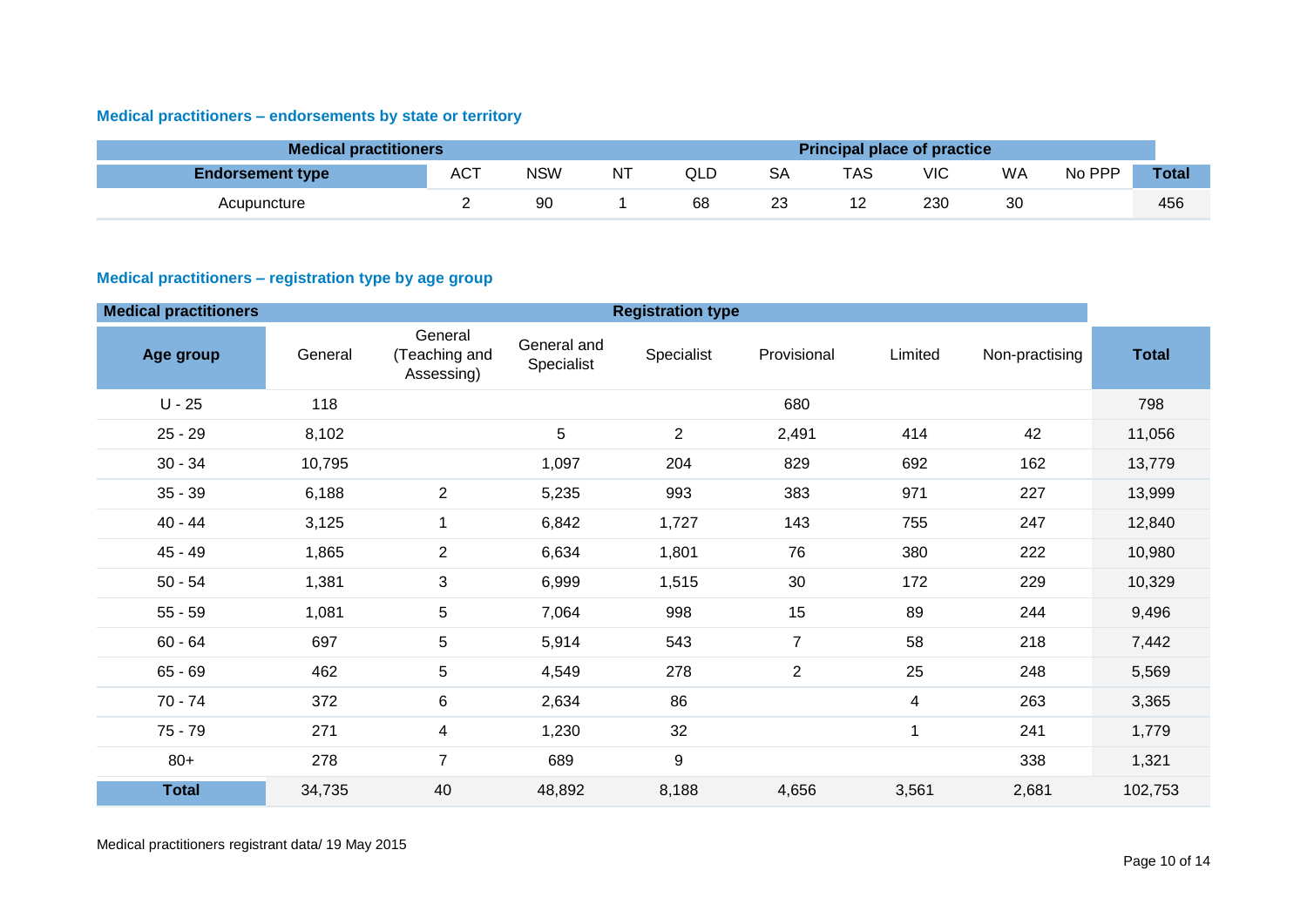| <b>Medical practitioners</b> |                                              | <b>Limited Registration</b> |                      |                      |                |
|------------------------------|----------------------------------------------|-----------------------------|----------------------|----------------------|----------------|
| Age group                    | Postgraduate training or supervised practice | Area of need                | Public interest      | Teaching or research | <b>Total</b>   |
| $U - 25$                     |                                              |                             |                      |                      |                |
| $25 - 29$                    | 71                                           | 342                         |                      | $\mathbf{1}$         | 414            |
| $30 - 34$                    | 229                                          | 461                         |                      | $\overline{2}$       | 692            |
| $35 - 39$                    | 275                                          | 688                         |                      | $\,8\,$              | 971            |
| $40 - 44$                    | 294                                          | 452                         |                      | 9                    | 755            |
| 45 - 49                      | 187                                          | 189                         | $\overline{2}$       | 2                    | 380            |
| $50 - 54$                    | 102                                          | 69                          |                      | 1                    | 172            |
| $55 - 59$                    | 56                                           | 31                          | $\overline{2}$       |                      | 89             |
| $60 - 64$                    | 39                                           | 17                          | $\blacktriangleleft$ | 1                    | 58             |
| $65 - 69$                    | 17                                           | 5                           | $\overline{c}$       | 1                    | 25             |
| $70 - 74$                    | 4                                            |                             |                      |                      | $\overline{4}$ |
| $75 - 79$                    |                                              |                             |                      |                      |                |
| $25 - 29$                    | 71                                           | 342                         |                      | 1                    | 414            |
| <b>Total</b>                 | 1,275                                        | 2,254                       | $\overline{7}$       | 25                   | 3,561          |

# <span id="page-10-0"></span>**Medical practitioners – limited registration by age group**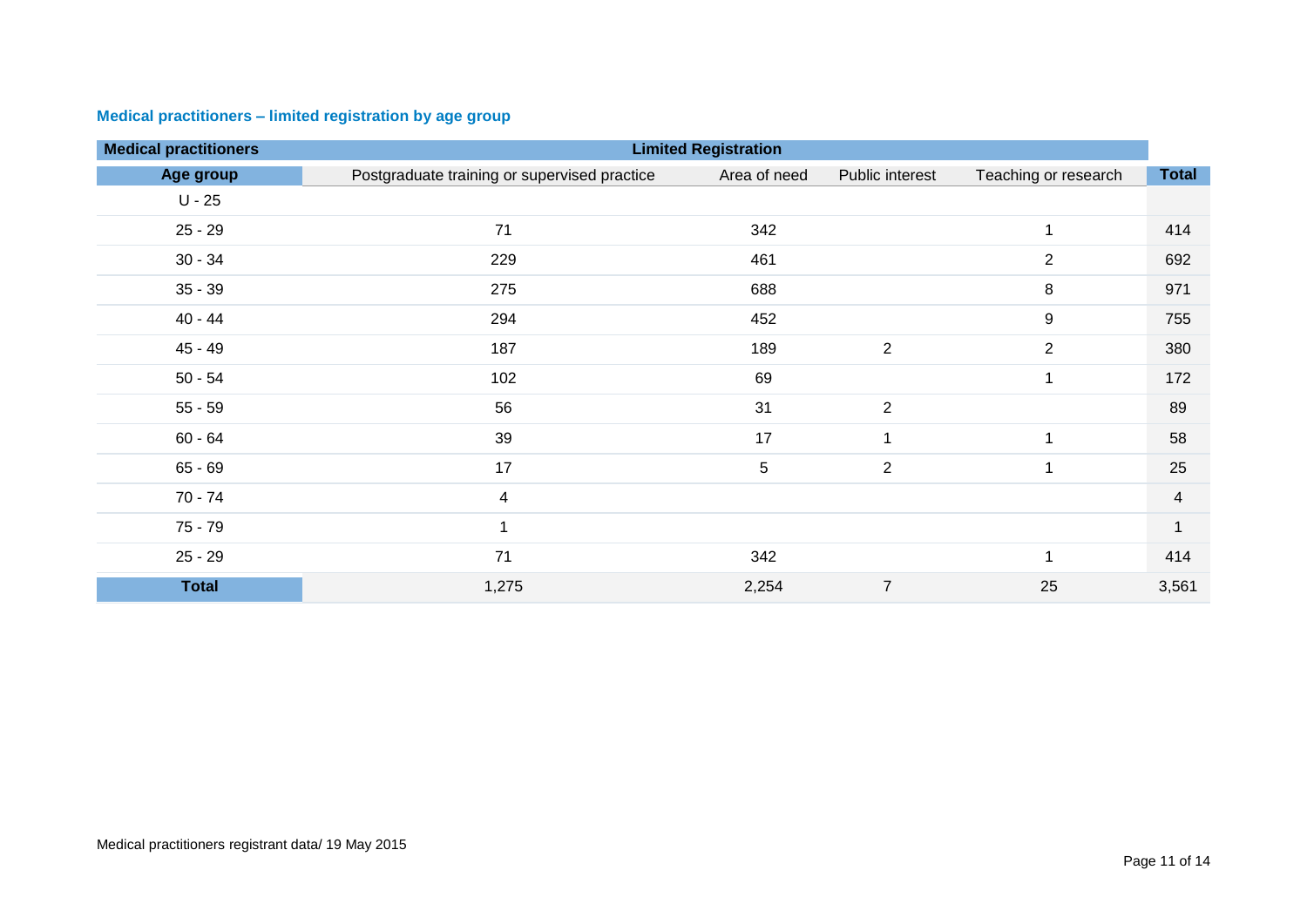

#### <span id="page-11-0"></span>**Medical practitioners – by age group**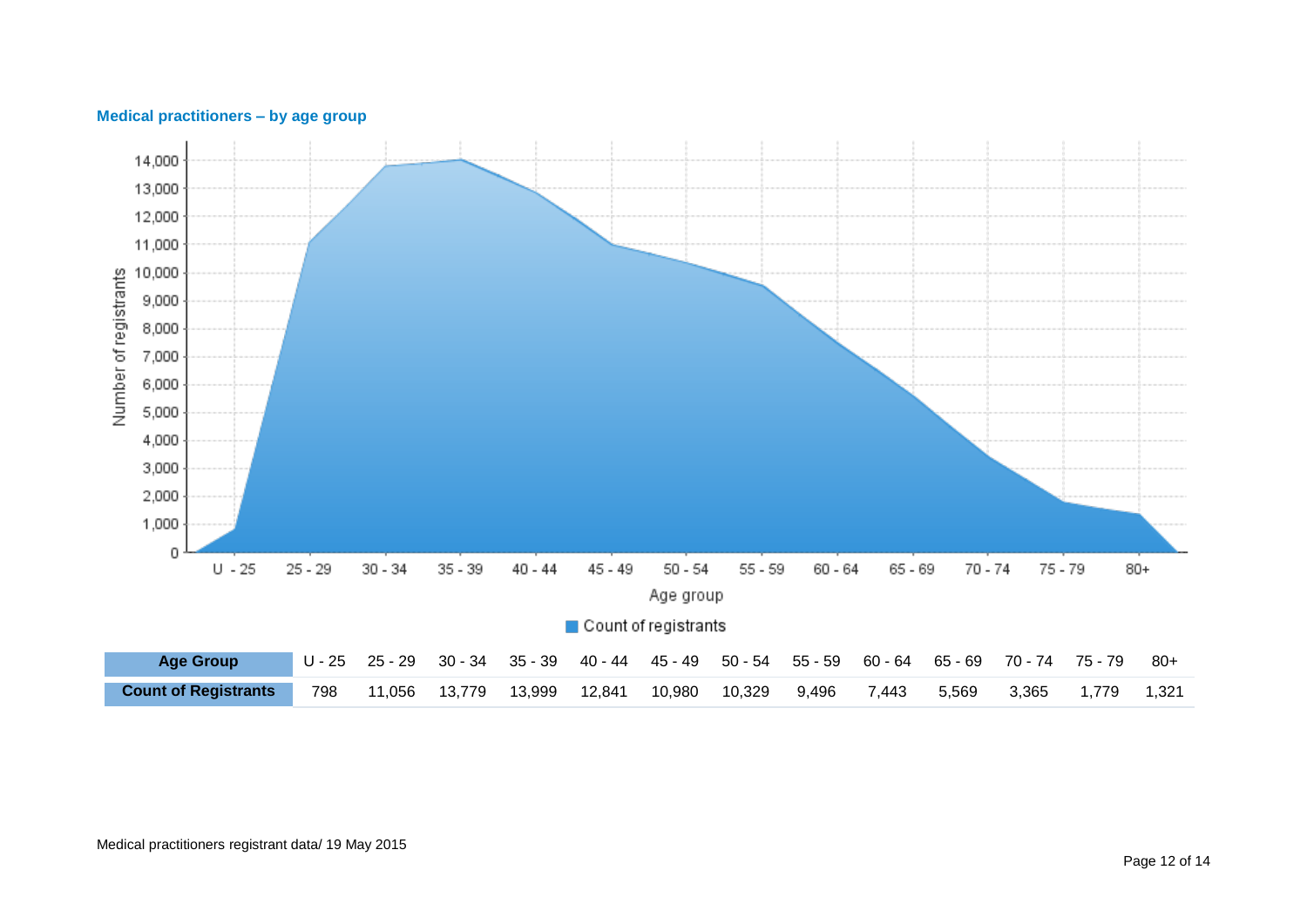|               | <b>Medical practitioners</b>        |                                                 |             |                |                |                | <b>Principal place of practice</b> |            |            |                         |        |                |
|---------------|-------------------------------------|-------------------------------------------------|-------------|----------------|----------------|----------------|------------------------------------|------------|------------|-------------------------|--------|----------------|
| <b>Gender</b> | <b>Registration type</b>            | <b>Registration sub type</b>                    | <b>ACT</b>  | <b>NSW</b>     | <b>NT</b>      | <b>QLD</b>     | <b>SA</b>                          | <b>TAS</b> | <b>VIC</b> | <b>WA</b>               | No PPP | <b>Total</b>   |
|               | General                             |                                                 | 393         | 5,584          | 274            | 3,356          | 1,287                              | 342        | 4,268      | 1,825                   | 275    | 17,604         |
|               | General (Teaching and<br>Assessing) |                                                 | $\mathbf 1$ | $\overline{7}$ |                | $\overline{2}$ |                                    |            | 4          | $\overline{2}$          |        | 16             |
|               | <b>General and Specialist</b>       |                                                 | 345         | 5,452          | 169            | 3,016          | 1,284                              | 391        | 4,459      | 1,427                   | 165    | 16,708         |
|               | Specialist                          |                                                 | 53          | 647            | 33             | 655            | 167                                | 66         | 553        | 401                     | 109    | 2,684          |
| Female        | Provisional                         |                                                 | 66          | 716            | 41             | 540            | 170                                | 56         | 581        | 293                     | 11     | 2,474          |
|               |                                     | Postgraduate training or<br>supervised practice | 18          | 353            | $\overline{7}$ | 137            | 74                                 | 20         | 246        | 59                      | 4      | 918            |
|               | Limited                             | Area of need                                    | 9           | 40             | 20             | 89             | 33                                 | 21         | 145        | 149                     | -1     | 507            |
|               |                                     | Public interest                                 |             | 1              |                | 1              |                                    |            |            |                         |        | $\overline{2}$ |
|               |                                     | Teaching or research                            |             | 4              |                |                | 3                                  |            | 3          | $\overline{\mathbf{4}}$ |        | 14             |
|               | Non-practising                      |                                                 | 8           | 278            | 3              | 98             | 46                                 | 21         | 201        | 95                      | 314    | 1,064          |
| Sub Total     |                                     |                                                 | 892         | 13,082         | 547            | 7,894          | 3,064                              | 917        | 10,460     | 4,255                   | 879    | 41,990         |
|               | General                             |                                                 | 330         | 5,564          | 200            | 3,612          | 1,203                              | 308        | 3,852      | 1,653                   | 409    | 17,131         |
|               | General (Teaching and<br>Assessing) |                                                 |             | 5              |                | 8              | 4                                  |            | 5          | $\overline{2}$          |        | 24             |
| Male          | <b>General and Specialist</b>       |                                                 | 544         | 10,681         | 202            | 5,938          | 2,643                              | 698        | 8,215      | 2,843                   | 420    | 32,184         |
|               | Specialist                          |                                                 | 94          | 1,226          | 78             | 1,377          | 379                                | 145        | 1,102      | 830                     | 273    | 5,504          |
|               | Provisional                         |                                                 | 46          | 626            | 25             | 553            | 161                                | 50         | 492        | 217                     | 12     | 2,182          |
|               | Limited                             | Postgraduate training or<br>supervised practice | 25          | 499            | 8              | 188            | 151                                | 23         | 336        | 96                      | 10     | 1,336          |

# <span id="page-12-0"></span>**Medical practitioners – gender by state and territory by registration type and sub type**